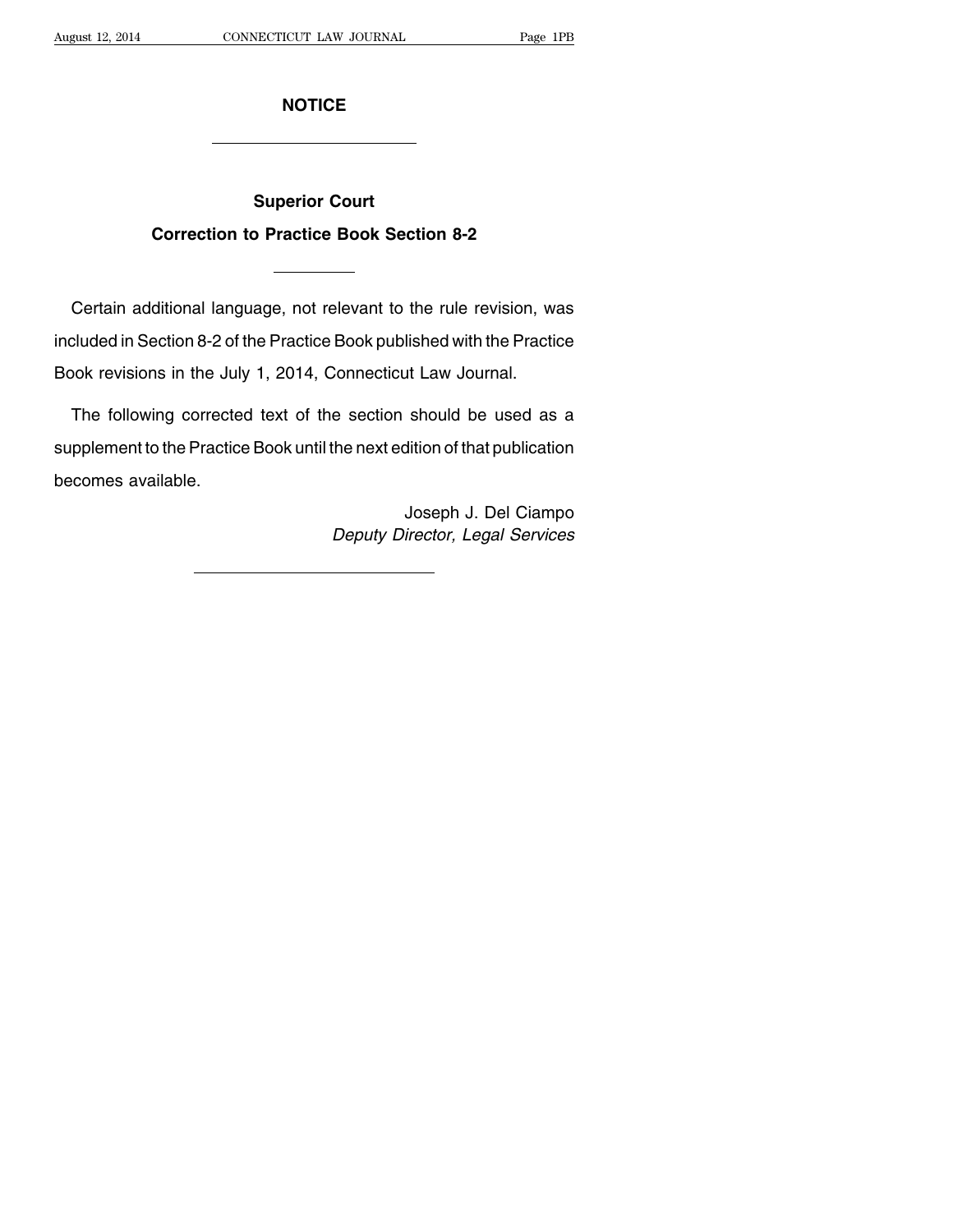## **Sec. 8-2. Waiver of Court Fees and Costs**

(a) Prior to the commencement of an action, or at any time during its pendency, a party may file with the clerk of the court in which the action is pending, or in which the party intends to return a writ, summons and complaint, an application for waiver of fees payable to the court and for payment by the state of the costs of service of process. The application shall set forth the facts which are the basis of the claim for waiver and for payment by the state of any costs of service of process; a statement of the applicant's current income, expenses, assets and liabilities; pertinent records of employment, gross earnings, gross wages and all other income; and the specific fees and costs of service of process sought to be waived or paid by the state and the amount of each. The application and any representations shall be supported by an affidavit of the applicant to the truth of the facts recited.

(b) The clerk with whom such an application is filed shall refer it to the court of which he or she is clerk. If the court finds that a party is indigent and unable to pay a fee or fees payable to the court or to pay the cost of service of process, the court shall waive such fee or fees and the cost of service of process shall be paid by the state.

(c) There shall be a rebuttable presumption that a person is indigent and unable to pay a fee or fees or the cost of service of process if (1) such person receives public assistance or (2) such person's income after taxes, mandatory wage deductions and child care expenses is one hundred twenty-five per cent or less of the federal poverty level. For purposes of this subsection, ''public assistance'' includes, but is not limited to, state administered general assistance, temporary family